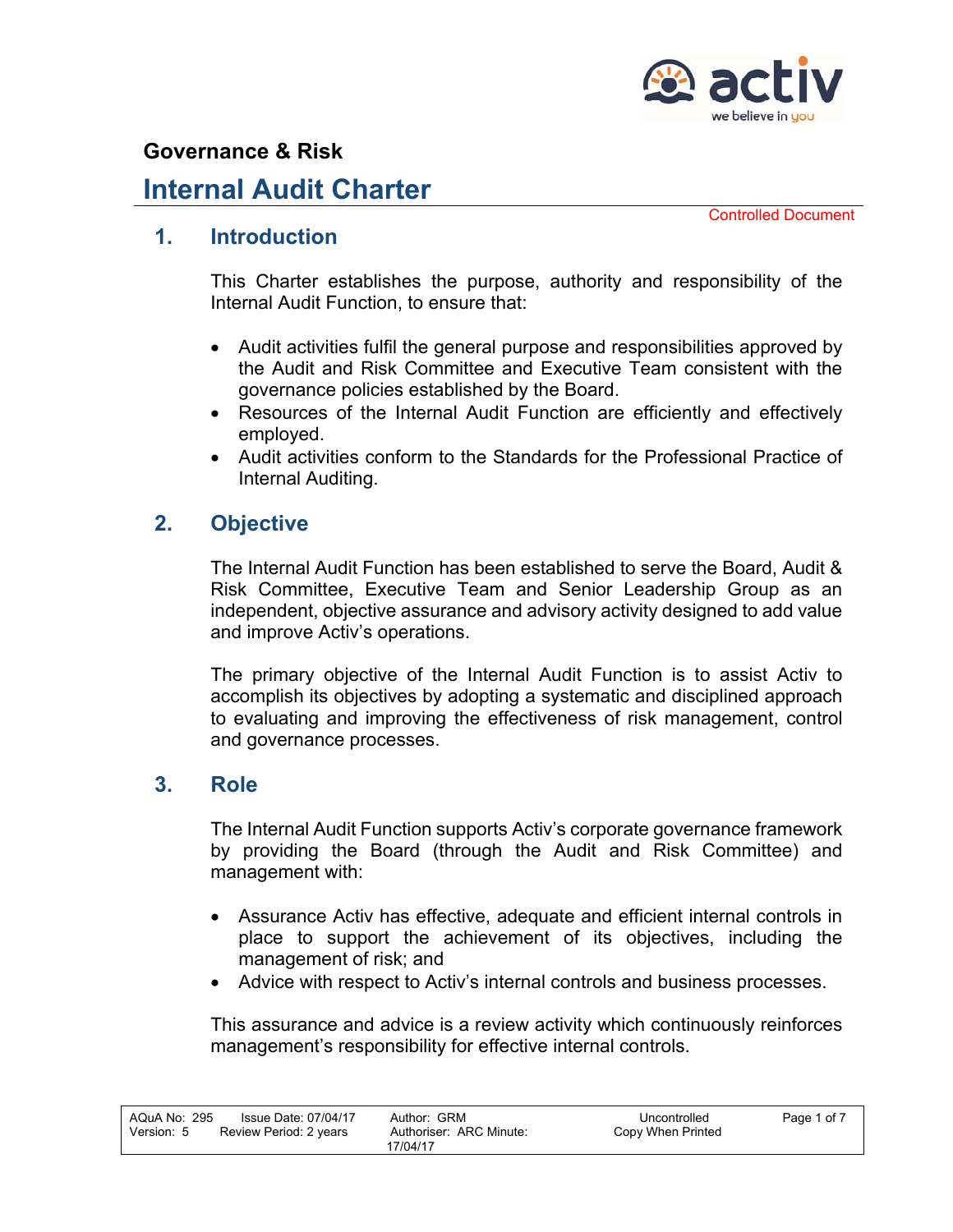

## **Internal Audit Charter**

Controlled Document

Management is responsible for risk management, and the operation and enhancement of internal controls. This includes responsibility for implementing recommended actions.

The scope of Internal Audit's role is to focus on continuous improvement through review, assessment and report on:

- The adequacy and effectiveness of the systems of operational, financial and management control, and their operation in practice in relation to the key risks facing Activ;
- The extent of compliance with and relevance of policies, standards and procedures established by Activ and the extent of compliance with relevant laws and regulations;
- The extent to which the assets and interests are acquired economically, adequately accounted for and safeguarded from losses and fraud, and that adequate business continuity plans exist;
- The accuracy, reliability and integrity of financial and other management information and the means used to identify, measure, classify and report such information for those business processes identified in the risk based Audit Plans;
- The integrity of processes and systems, including those under development for those business processes identified in the risk based Audit Plans; and
- The achievement of objectives of major projects which affect Activ's key risks.

#### **4. Independence**

The Internal Audit Function has independent status within Activ and for that purpose shall:

- be directly responsible through its Governance and Risk Manager to the Executive Manager Strategy and shall report to the Board through the Audit & Risk Committee. Notwithstanding the aforementioned, the Governance and Risk Manager shall have the right to direct access to the Chief Executive Officer, and the Chief Executive Officer to the Governanace and Risk Manager and audit staff and contractors, if required.
- have no executive or managerial powers, authorities, functions or duties except those relating to the management of the Internal Audit Function;

| AQuA No: 295 | Issue Date: 07/04/17   | Author: GRM             | Uncontrolled      | Page 2 of 7 |
|--------------|------------------------|-------------------------|-------------------|-------------|
| Version: 5   | Review Period: 2 years | Authoriser: ARC Minute: | Copy When Printed |             |
|              |                        | 17/04/17                |                   |             |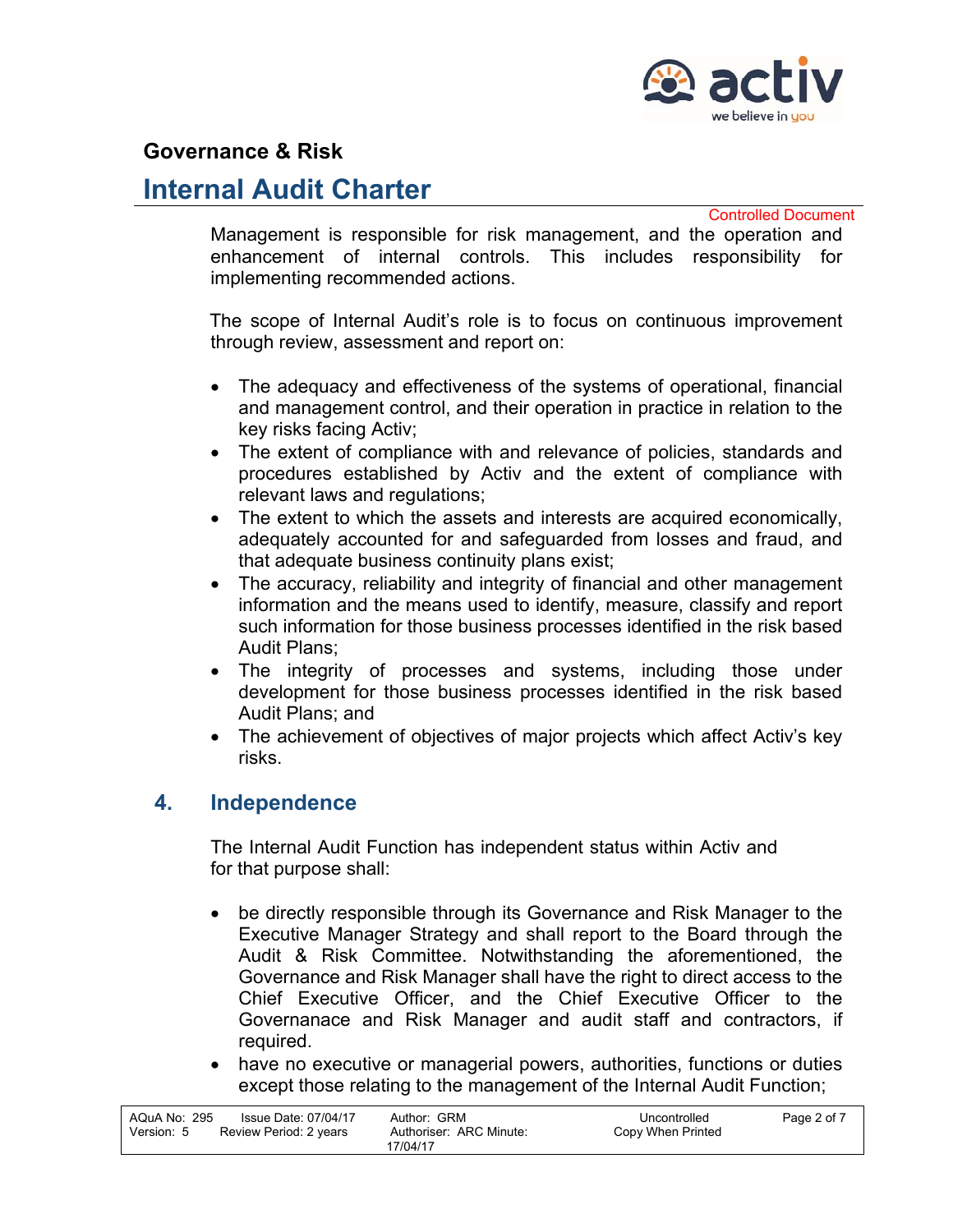

# **Internal Audit Charter**

Controlled Document

- not be involved in the day to day operation of the accounting and financial management information and control systems of Activ; and
- not be responsible for the detailed development or implementation of new systems but should be consulted on these matters and provide assurances to management that:
	- o completed systems will contribute to the achievement of
	- o intended corporate objectives,
	- o they include meaningful performance measures and
	- o they meet quality assurance standards.
- in extreme circumstances, where a matter is unresolved, then the Governance and Risk Manager may meet with the Chairperson of the Audit and Risk Committee (without the Chief Executive Officer in attendance) to discuss the matter further.

The Governance and Risk Manager can meet with the Audit and Risk Committee without management present.

#### **5. Authority**

The Governance and Risk Manager and members of the Internal Audit Function are authorised to have full, free, and unrestricted access to all of Activ's activities, records, accounts, information, documents, property and personnel.

When exercising their authority, staff of the Internal Audit Function shall conduct themselves in accordance with the Institute of Internal Auditors Code of Ethics, Activ's Code of Conduct and Code of Ethics For Staff. Staff of the Internal Audit Function shall also apply expected observance of courtesies, timing and security matters as appropriate for the audit activity being undertaken. Internal Audit Staff should be cognisant that services to internal and external customers must not be disrupted.

Every staff member of Activ shall provide the Internal Audit Function's staff with such information, advice, explanation and assistance requested in the performance of audit activities.

An audit, review or appraisal by staff of the Internal Audit Function shall in no way relieve other staff in Activ of the responsibilities assigned to them.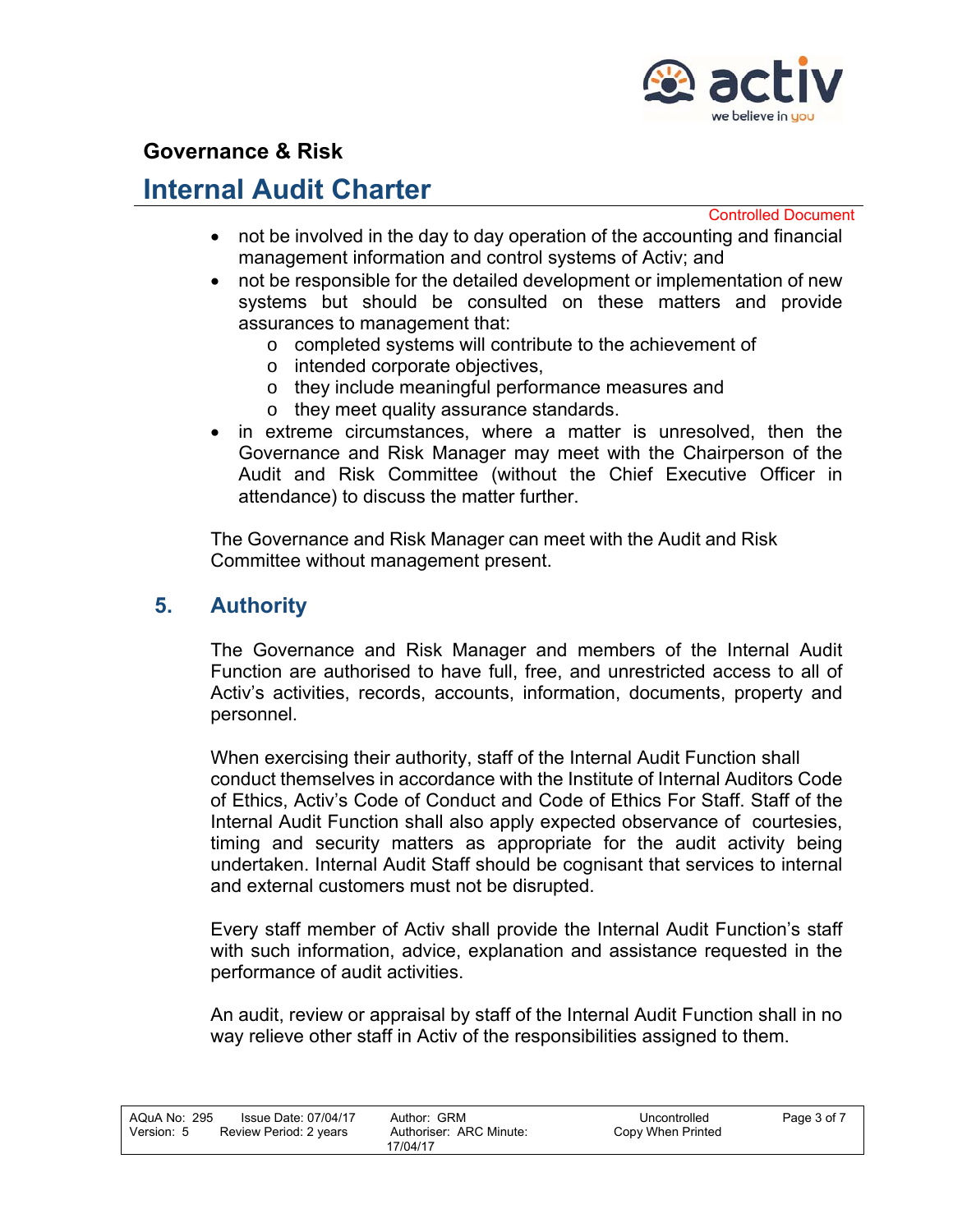

# **Internal Audit Charter**

Controlled Document

#### **6. Responsibility**

#### *Planning*

The Internal Audit Function shall develop a three year Strategic Audit Plan to effectively, efficiently and economically achieve the objectives of this Charter.

The Strategic Audit Plan will include Annual Audit Plans that will:

- identify assurance activities performed on all business processes by all assurance providers;
- Be risk based and will highlight the key inherent risks impacting on each business process and the control strategies applied to mitigate those risks; and
- Be based on a three year projection and will be prioritized and resourced to take into account the relative inherent risks of all the business processes.

The rolling Strategic Audit Plan and the current Annual Audit Plan will be submitted to the Audit and Risk Committee for review and approval.

The Internal Audit Function will communicate to management and the Audit and Risk Committee any significant changes to the approved Annual Audit Plan.

#### *Performance*

Implement the annual audit plan, as approved, including if appropriate, any special tasks or projects requested by management or the Audit and Risk Committee.

Assess and make appropriate recommendations for improving Activ's governance process in its accomplishment of its objectives.

Evaluate the effectiveness and contribute to the improvement of risk management processes.

Assist Activ in maintaining effective controls by evaluating their effectiveness and efficiency and by promoting continuous improvement.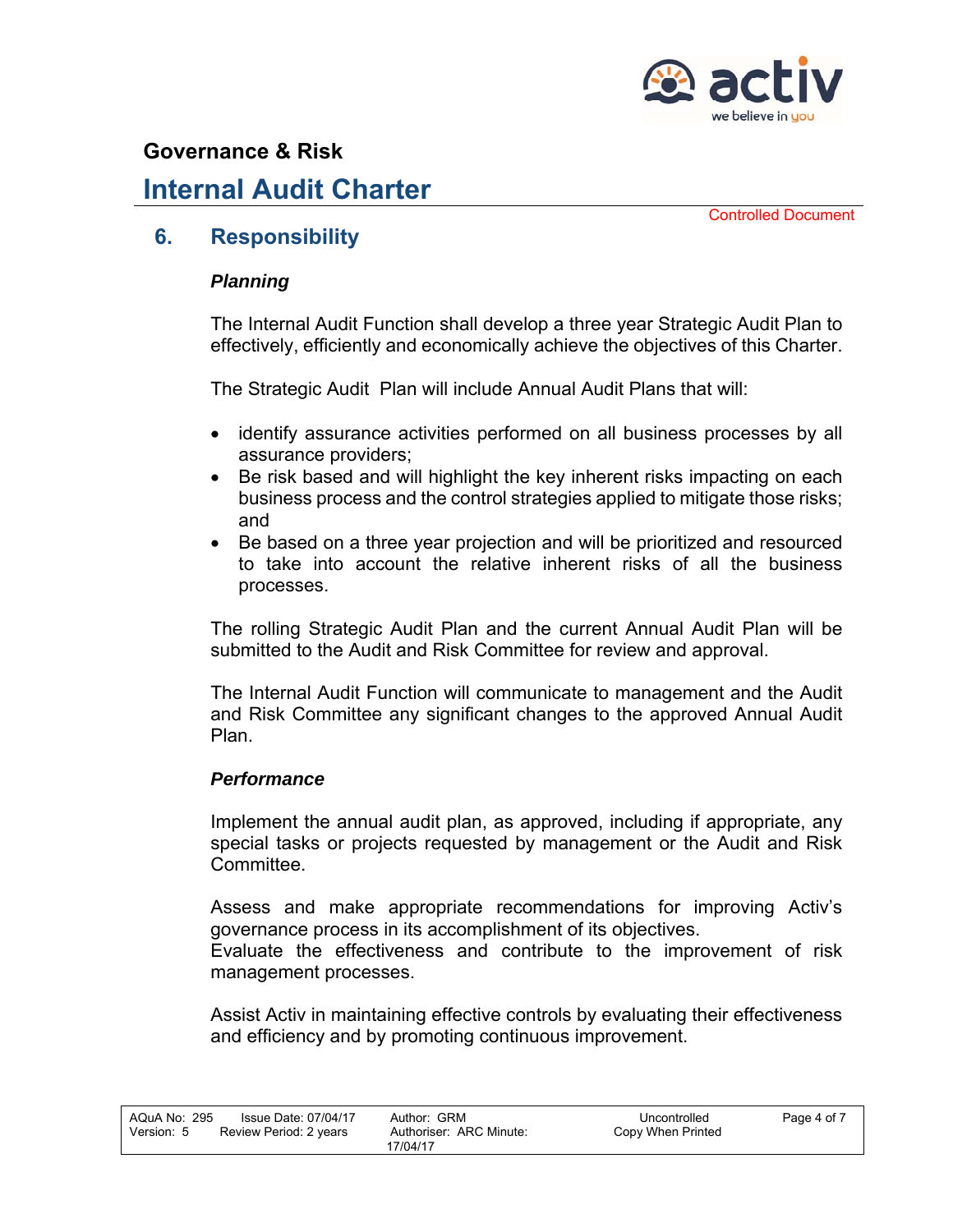

## **Internal Audit Charter**

Controlled Document

Perform advisory services, beyond the internal audit function's assurance services, to assist management in meeting its objectives. Examples are usually activities requested outside the scope of the Annual Audit Plan and may include facilitation process design, training, and advisory services and are to be approved by the Audit and Risk Committee prior to performance.

May at the request of management and the Audit and Risk Committee, contribute to the evaluation and assessment of significant merging/consolidating functions and new or changing services, processes, operations, and control processes coincident with their development, implementation, and/or expansion.

Assist in the investigation of significant suspected fraudulent activities within Activ and notify management and the Audit and Risk Committee of the results as approved by the Audit and Risk Committee

Keep the Audit and Risk Committee informed of emerging trends and successful practices in internal auditing.

At least annually, the Governance and Risk Manager is to meet privately with the Audit and Risk Committee, without the presence of management.

Maintain a professional audit staff with sufficient knowledge, skills, experience, and professional certifications to meet the requirements of this charter.

Establish a quality assurance and improvement program for the Internal Audit Function.

Issue periodic reports to the Audit and Risk Committee summarising results of audit activities, status of corrective actions and the Internal Audit Function's performance to measurement criteria.

Review the internal audit charter at least every two years, modify as appropriate, and submit to the Audit Committee for approval.

In performing its activities, the Internal Audit Function shall have no direct responsibility or authority over any of the operations reviewed. It shall not design and install procedures, prepare records, or engage in any other activity that it would normally review and appraise.

#### *Audit Reporting Standards*

| AQuA No: 295 | <b>Issue Date: 07/04/17</b> | Author: GRM             | Uncontrolled      | Page 5 of 7 |
|--------------|-----------------------------|-------------------------|-------------------|-------------|
| Version: 5   | Review Period: 2 years      | Authoriser: ARC Minute: | Copy When Printed |             |
|              |                             | 17/04/17                |                   |             |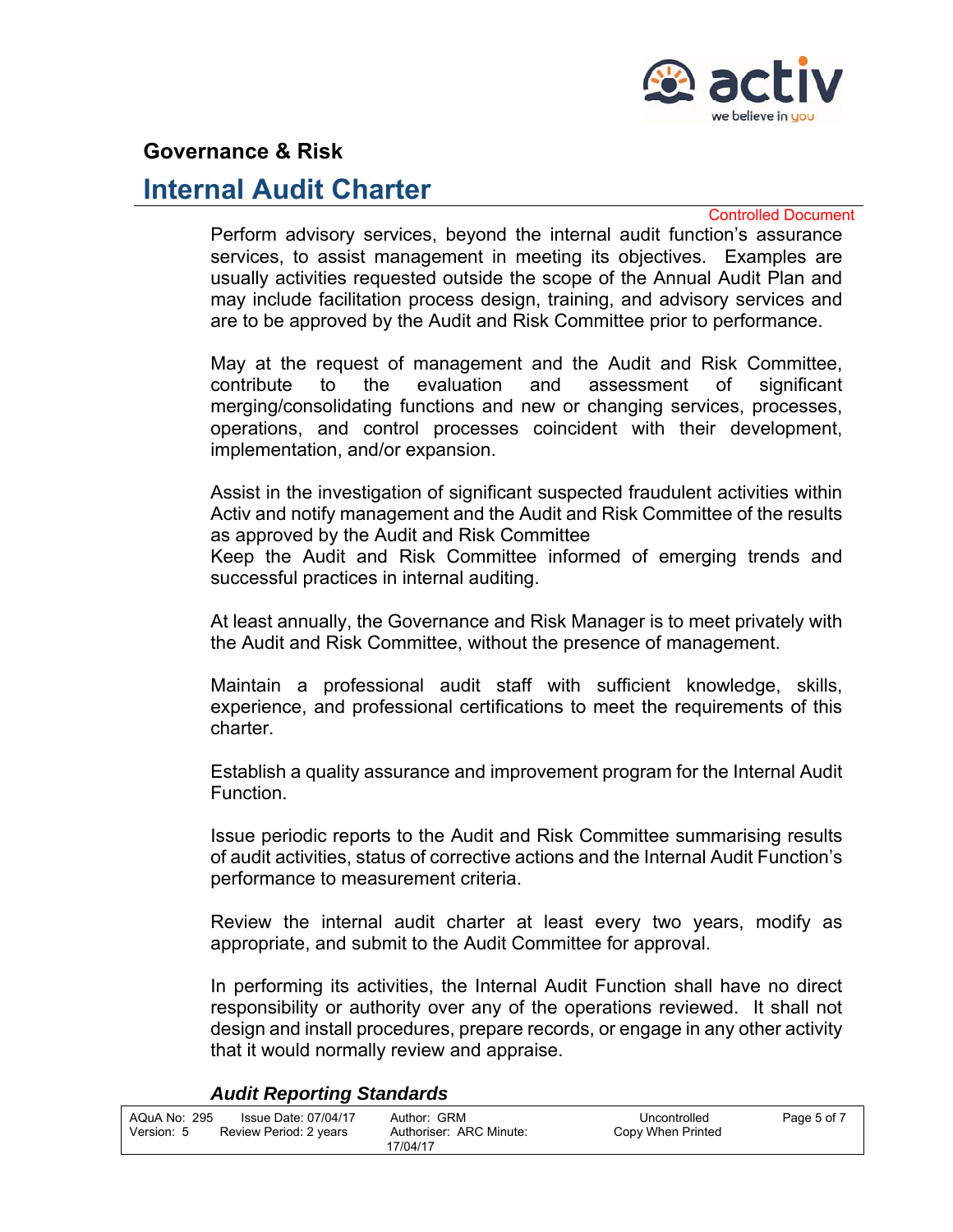

# **Internal Audit Charter**

Controlled Document

All reports will be signed under the title of the Governance and Risk Manager. Audit reports will be discussed with the appropriate responsible management and staff prior to issue.

Audit issues arising during an audit review will be recorded with information of the standard condition of controls that should be in place, the actual condition, the cause for the actual condition not being aligned with the standard condition and the business implication if the actual condition were allowed to continue.

These issues will be communicated to relevant staff and management and an agreed action determined that would adequately correct the situation. This will be supported by identifying the person responsible for correcting the situation and the expected completion date of the agreed tasks.

The Executive Group will be provided with the Executive Summary from each audit report for review each month.

A summary of reports issued, issues raised and outstanding responses will be tabled for Audit & Risk Committee consideration and further action as necessary.

All Internal Audit Function reports shall:

- Be clear, concise and complete;
- Clearly explain the scope and objectives of the audit;
- Present findings and conclusions in an objective manner;
- Include only factual information, findings and conclusions, which are adequately supported by properly documented evidence;
- Include as appropriate, suggestions for remedial action and provide information concerning the cause of deficiencies identified;
- Place emphasis on improvement for the future rather that criticism of the past; and
- Acknowledge management initiated improvements when appropriate.

### **7. Competence and Standards**

The Internal Audit Function will meet or exceed the mandatory guidance provided in the International Professional Practices Framework (IPPF),

| AQuA No: 295 | Issue Date: 07/04/17   | Author: GRM             | Uncontrolled      | Page 6 of 7 |
|--------------|------------------------|-------------------------|-------------------|-------------|
| Version: 5   | Review Period: 2 years | Authoriser: ARC Minute: | Copy When Printed |             |
|              |                        | 17/04/17                |                   |             |